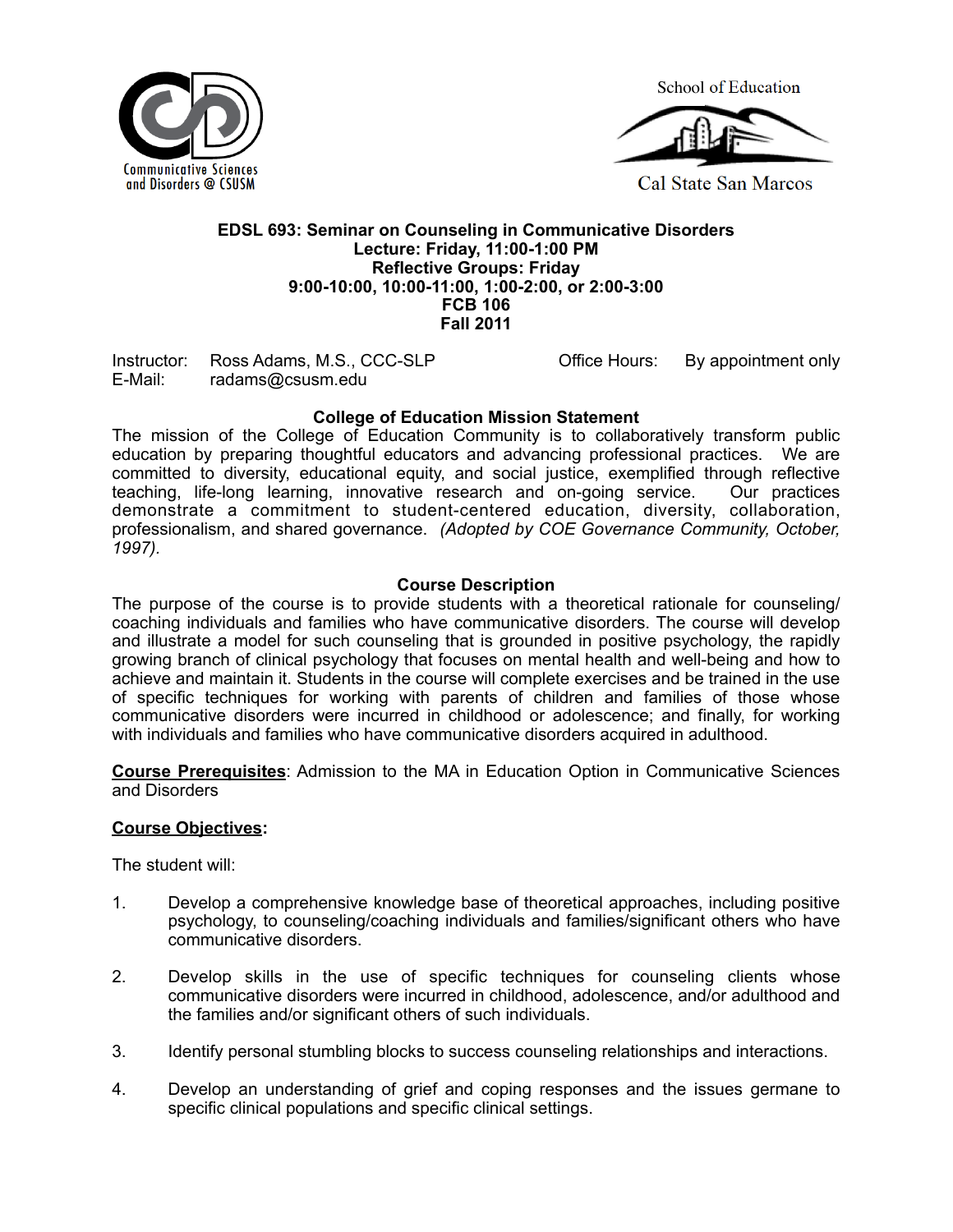- 5. Identify common defense mechanisms and strategies to work through them.
- 6. Develop an understanding of the needs of adult learners and strategies to meet those needs successfully.
- 7. Clarify the scope of practice and preferred practice patterns related to counseling and education.
- 8. Identify mechanisms for refer currently in practice in San Diego County.

#### **Course Standards:**

ASHA Standards III-D, E & F; IV-B, F & G; V-A

## **Required Texts:**

Reed, Hope (2011). *The source for counseling for SLPs.* East Moline, IL: LinguaSystems.

#### **School of Education Attendance Policy**

 Due to the dynamic and interactive nature of courses in the School of Education, all students are expected to attend all classes and participate actively. At a minimum, students must attend more than 80% of class time, or s/he may not receive a passing grade for the course at the discretion of the instructor. requirements. Should the student have extenuating circumstances, s/he should contact the instructor as soon as possible. *(Adopted by the COE Governance Community, December, 1997).* Individual instructors may adopt more stringent attendance

## **Students with Disabilities Requiring Reasonable Accommodations**

 Students with disabilities who require reasonable accommodations must be approved for services by providing appropriate and recent documentation to the Office of Disable Student Services (DSS). This office is located in Craven Hall 4300, and can be contacted by phone at (760) 750-4905, or TTY (760) 750-4909. Students authorized by DSS to receive reasonable accommodations should meet with their instructor during office hours or, in order to ensure confidentiality, in a more private setting.

#### **Course Requirements**

- 1. Graded Assignments (must receive an A or B; no exceptions; see Grading Standards section below):
	- a. 3 quizzes (15 points  $X$  3 = 45 points)
	- b. Comprehensive final (30 points)
	- c. 2500-word paper on one of the following topics (25 points) plus a presentation to share the paper with the class:
		- The unique counseling/educational needs of a specific clinical population or a specific clinical context/work environment (see Ch. 8 in Reed as a jumping off point)
			- 1. Aphasia and dementia
			- 2. Childhood apraxia of speech
			- 3. Childhood language disorders
			- 4. Dysphagia
			- 5. Fluency<br>6. Adult mo
			- Adult motor speech disorders
			- 7. ASD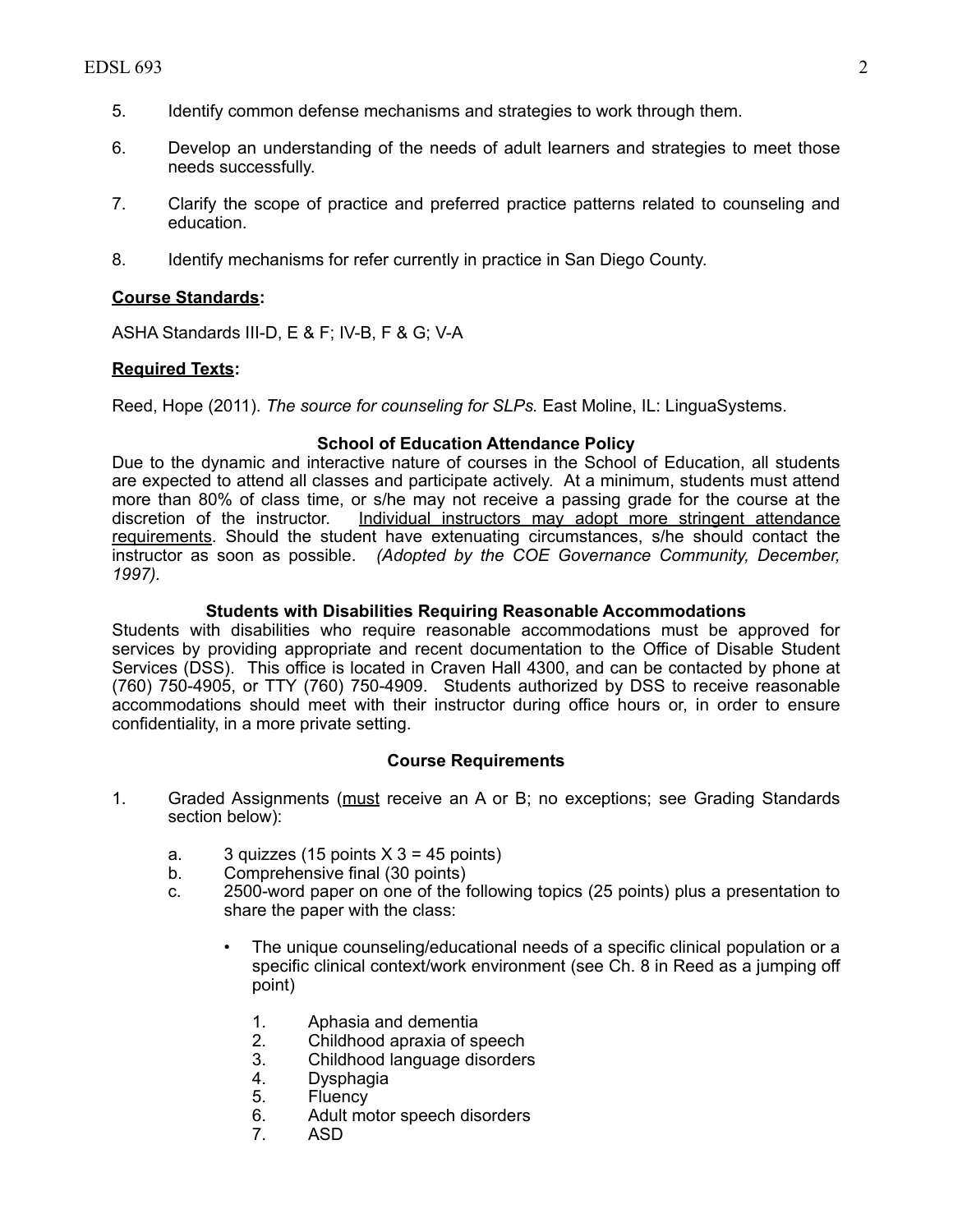- 8. Phonological/articulation disorders<br>9. Progressive neurological disorders
	- Progressive neurological disorders
- 10. TBI
- 11. Voice & Laryngectomy
- 12. Early intervention<br>13. School
- 13. School<br>14. Hospita
- 14. Hospital/acute<br>15. Rehab/skill-nui
- Rehab/skill-nursing facility
- • A specific theoretical approach to counseling (see Ch. 2 in Reed)
	- 1. Person-centered theory<br>2. Behavioral therapy
	- 2. Behavioral therapy<br>3. Cognitive-behaviora
	- Cognitive-behavioral therapy
	- 4. Interpersonal theory
	- 5. Family systems theory
	- 6. Existential theory
	- 7. Multicultural theory
	- 8. Narrative approach
	- 9. Eclectic approach
- 2. Credit/No Credit Assignments (must receive the equivalent of an A or B to receive credit; no exceptions):
	- a. Daily reflections during clinical practica (2 hours/week between 10-24-11 and 12-15-11; bring written reflections to weekly reflective group during this time period; NOTE: A minimum of 23 entries in the reflective journal is necessary for a passing grade)
	- b. Participation in weekly reflective group (1 hour/week each Friday)

#### **Grading Standards**

 Consistent with requirements set forth by the School of Education and the Office of Graduate Studies and Research, the minimal acceptable grade for passing a course in the ComDis Program is a B. A review of the student's performance will need to be conducted should s/he earn less than a B in any course. Please note that CSUSM requires graduate students to maintain a cumulative GPA in all coursework towards the MA of 3.0. Should your GPA fall below a 3.0, you will be placed on Academic Probation and you will have one semester to bring your GPA back above a 3.0 or you will be disqualified from the program.

 Students need to pass all graded assignments with a B or better to demonstrate acquisition of skills and knowledge towards meeting the standards for practice. Students may be offered an opportunity to redo/retake a single assignment at the instructor's discretion. Any assignment requiring a make-up will receive a 20% reduction in possible points for that assignment. If a student receives less than a B on the makeup, or receives less than a B on more than one assignment, the student will be obligated to repeat the course. Please note that CSUSM only allows for two courses to be retaken at the MA level. Should you earn less than a B in more than two courses, you will be disqualified from the program. Make-ups are intended to offer a second opportunity for students to demonstrate competence on important standards so as to avoid academic probation. Make-ups are not intended to improve grades or GPA. Please be advised that each student is expected to operate in a professional manner and present her/his best work the first time. Make-ups need to be scheduled within one (1) week of receipt of the failing grade.

 Students are expected to turn all work in when it is due. Work submitted late, but within one week of the due date will be reduced by one letter grade. Work received over one week late will receive no credit. Your work will be graded on both content (detail, logic, synthesis of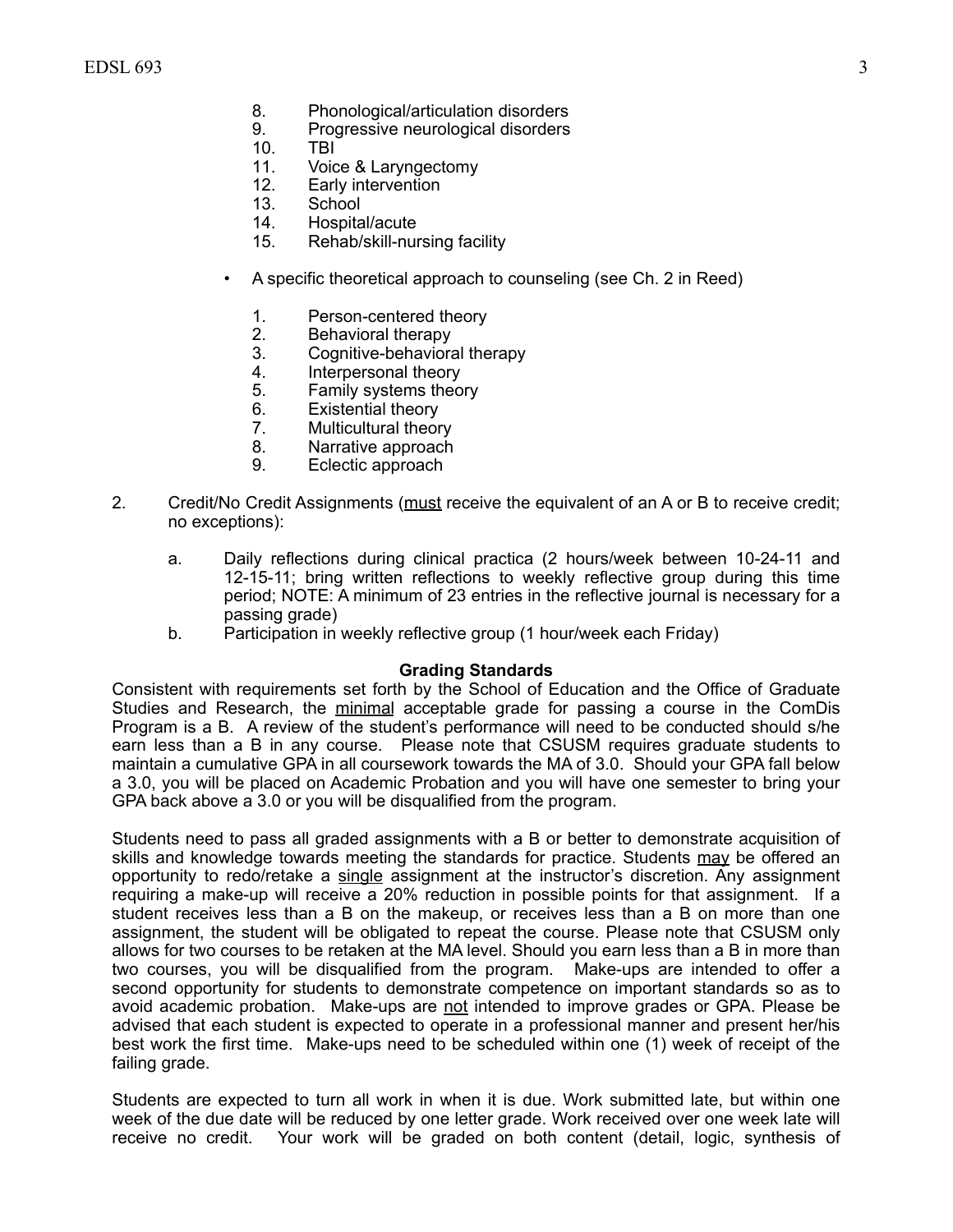information, depth of analysis, etc) and mechanics (grammar, syntax, spelling, format, uniformity of citations, etc). You are entering into a professional career that requires mastery of the written language. You will be graded as such.

## **Letter grade (percentage total points):**

| $A = 93$ and above   | $B = 80 - 82.99$      | $D+ = 68.00-69.99$    |
|----------------------|-----------------------|-----------------------|
| $A = 90.00 - 92.99$  | $C_{+}$ = 78.00-79.99 | $D = 63-67.99$        |
| $B+ = 88.00 - 89.99$ | $C = 73-77.99$        | $D = 60-62.99$        |
| $B = 83-87.99$       | $C = 70-72.99$        | $F - 59.99$ and below |

## **All University Writing Requirement**

 Every course at the university must have a writing requirement of at least 2500 words. Your evidence-based practice paper will be used to satisfy this requirements.

 All scholarly, professional writing assignments will be subjected to grading based on the Communicative Sciences and Disorders Graduate Writing Assessment Rubric. All writing assignments must be submitted in both hard copy AND through the Cougar Courses container. You will be expected to adhere to the Academic Honesty Policy and use APA style referencing in all professional writing.

 Assignments graded on the Communicative Sciences and Disorders Graduate Writing Assessment Rubric are graded on a 4 point scale. The conversion is as follows:

 4 = A = 95 points = exceeds standards 3 = B = 85 points = meets standards

2 = C = 75 points = approaching, but does not meet standards

 $1 = D = 65$  points = fails to meet standards

#### **CSUSM Academic Honesty Policy**

 "Students will be expected to adhere to standards of academic honesty and integrity, as outlined in the Student Academic Honesty Policy. All written work and oral presentation assignments must be original work. All ideas/materials that are borrowed from other sources must have appropriate references to the original sources. Any quoted material should give credit to the source and be punctuated with quotation marks.

 Students are responsible for honest completion of their work including examinations. There will be no tolerance for infractions. If you believe there has been an infraction by someone in the class, please bring it to the instructor's attention. The instructor reserves the right to discipline any student for academic dishonesty in accordance with the general rules and regulations of the university. Disciplinary action may include the lowering of grades and/or the assignment of a failing grade for an exam, assignment, or the class as a whole."

 Incidents of Academic Dishonesty will be reported to the Dean of Students. Sanctions at the University level may include suspension or expulsion from the University.

#### **Plagiarism:**

 As an educator, it is expected that each student will do his/her own work, and contribute equally to group projects and processes. Plagiarism or cheating is unacceptable under any circumstances. If you are in doubt about whether your work is paraphrased or plagiarized see the Plagiarism Prevention for Students website http://library.csusm.edu/plagiarism/index.html. If there are questions about academic honesty, please consult the University catalog.

#### **Electronic Communication Protocol:**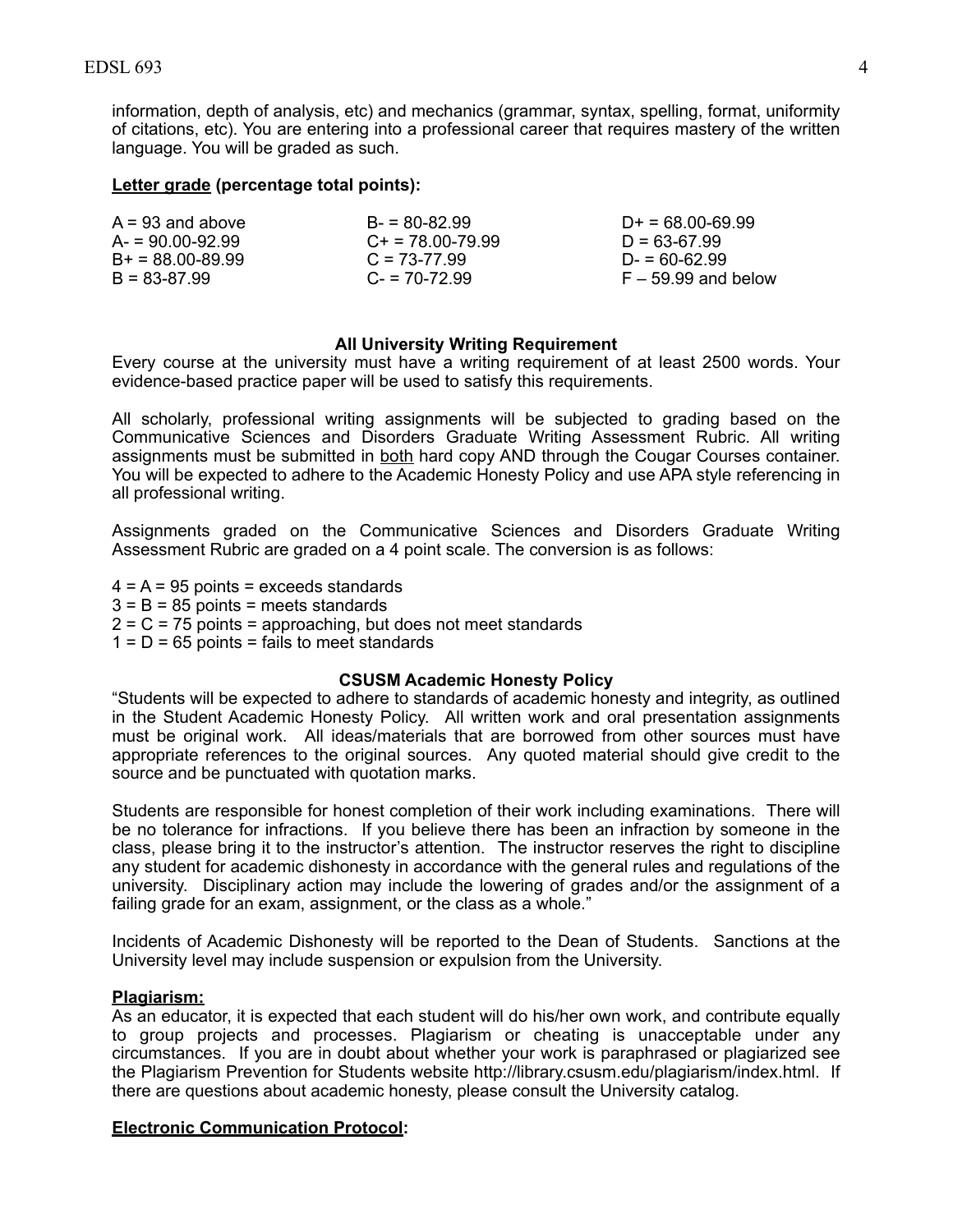Electronic correspondence is a part of your professional interactions. If you need to contact the instructor, e-mail is often the easiest way to do so. It is my intention to respond to all received e- mails in a timely manner. Please be reminded that e-mail and on-line discussions are a very specific form of communication, with their own nuances and etiquette. For instance, electronic messages sent in all upper case (or lower case) letters, major typos, or slang, often communicate more than the sender originally intended. With that said, please be mindful of all e-mail and on-line discussion messages you send to your colleagues, to faculty members in the School of Education, or to persons within the greater educational community. All electronic messages should be crafted with professionalism and care.

# **Things to Consider**:

- Would I say in person what this electronic message specifically says?
- How could this message be misconstrued?
- Does this message represent my highest self?
- Am I sending this electronic message to avoid a face-to-face conversation?

 In addition, if there is ever a concern with an electronic message sent to you, please talk with the author in person in order to correct any confusion.

#### **Professional and Administrative Requirements**

- "my Down syndrome student") must be used throughout all written and oral assignments 1. "Person-first" language (e.g., "student with specific language impairment" rather than "language-impaired student"; "Johnny who presents with Down syndrome" rather than and discussions.
- 2. Word process all written documents. Keep an electronic copy of all of your work. You will want these for your records and for potential future use as professional portfolio entries.
- 3. Complete and hand in all assignments on the due dates for full credit. If you have extraordinary circumstances that impact completion of your assignments, please inform the instructor(s). Any time that you have questions or concerns, please contact the instructor(s) immediately.
- 4. Participate actively in class discussions and group activities and demonstrate positive interpersonal skills with classmates, the instructors, and guests.
- 5. Collaborative teams will be assigned by the instructor from among the members of the class. Document the members of your team below and enlist their support to ensure you receive handouts and information if you miss class.

| Name  | l Email |  |
|-------|---------|--|
| Phone | Other   |  |
| Name  | Email   |  |
| Phone | Other   |  |